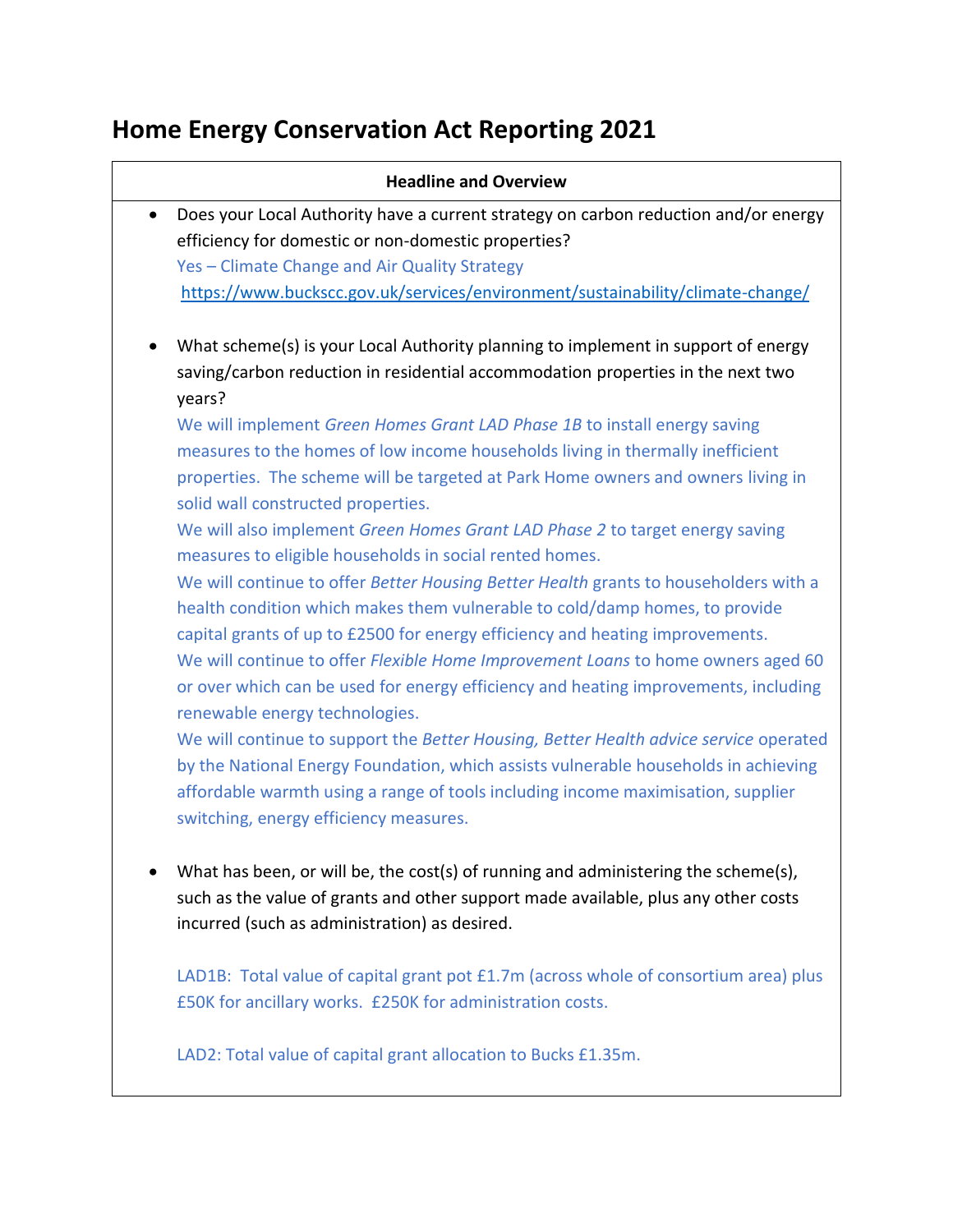BHBH Grants: Since 2019, £135K has been spent on the BHBH scheme to fund capital grants to 53 households of up to £2500 each plus £350 admin fees per grant approved. There is currently £68K available to spend on this scheme and further allocation of capital will be considered depending on demand.

BHBH Advice Service: Buckinghamshire Council (and a consortium of the four former districts prior to April 2020) provides £25K towards the running costs of the service. (NEF receives funding from other sources too).

Flexible Home Improvement Loans: Buckinghamshire Council provides £13.5K towards membership fees of the scheme, in return for up to £150K of loans per quarter. The capital pot for the loan payments is a revolving pot funded by a historic capital grant from the former Regional Government office, and loan repayments.

 What businesses, charities, third sector organisations or other stakeholders do you work with to deliver the scheme(s)?

We are working with Watford Borough Council and the National Energy Foundation to deliver GHG LAD 1B. The National Energy Foundation is developing a network of installers.

We will work with the four main registered providers in Buckinghamshire (Vale of Aylesbury Housing Trust, Paradigm Housing Group, Red Kite and London & Quadrant) the Greater South East Energy Hub and an appointed project manager to deliver GHG LAD<sub>2</sub>.

We work with the National Energy Foundation to deliver the Better Housing, Better Health advice service. The service brings together a network of referral partners and services - health and social care professionals, Citizens Advice Bureau, IncomeMax, Handy Helpers, Environmental Health, Community Groups, installers – to provide a tailored solution for the client. The National Energy Foundation also deliver the Council Better Housing, Better Health grants.

 What has been, or will be, the outcome of the scheme(s)? These outcomes could include energy savings, carbon savings, economic impacts such as job creation and/or increased business competitiveness or societal impacts such as alleviation of fuel poverty and/or improved health outcomes etc.

Each of the schemes referred to will be aiming to achieve one or more of the following outcomes: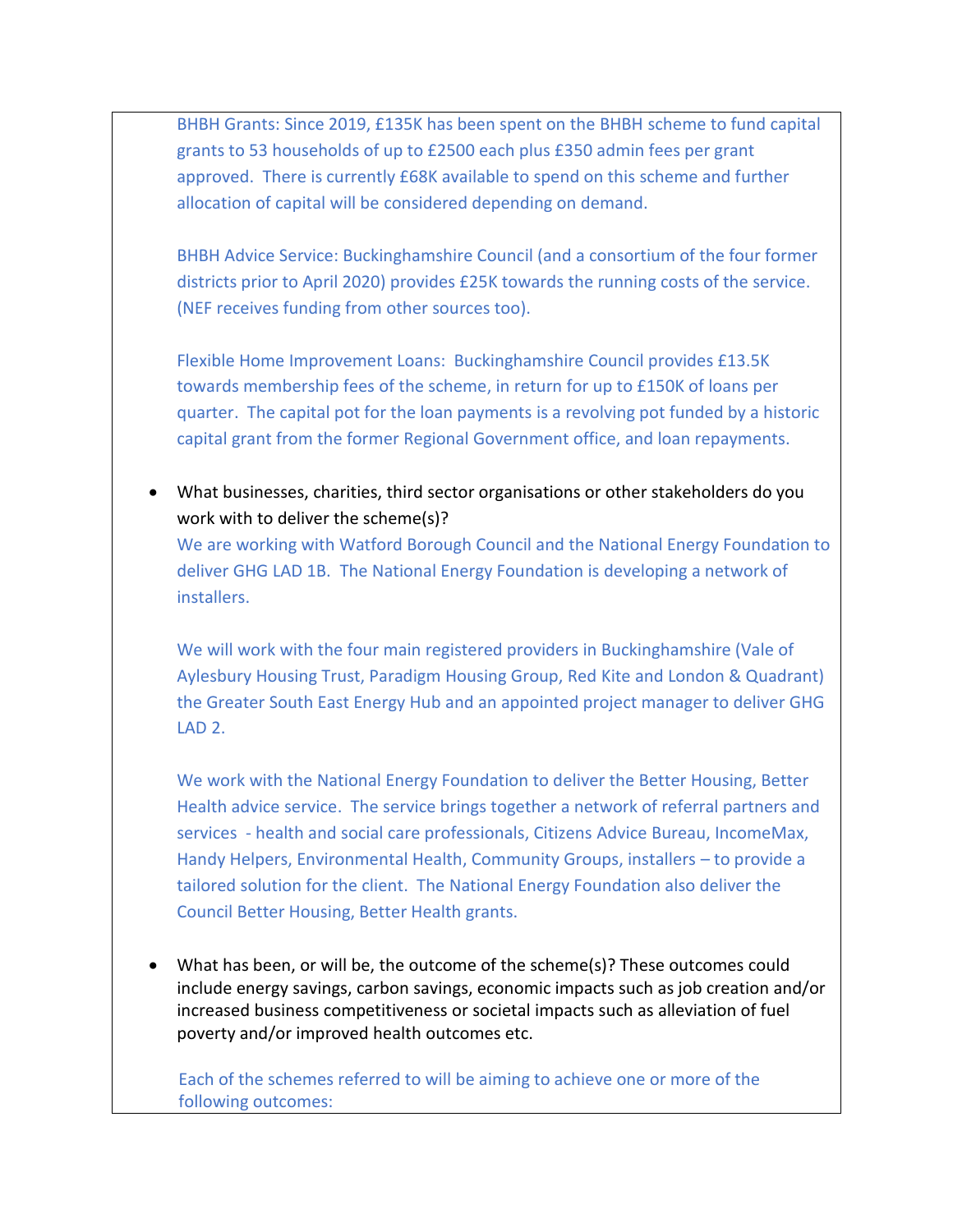- Improved energy efficiency of dwellings and associated carbon savings where measures installed.
- Reduction in fuel poverty for residents who have reduced their energy costs and/or increased their income by having measures installed, switching suppliers or claiming eligible benefits/warm home discounts etc
- Reduction in health problems associated with living in a cold or damp home and associated cost savings to NHS and social care.
- Development of the green supply chain, focusing on local installers where possible, but more generally supporting green job creation and economic recovery.

More specifically, the Green Homes Grant LAD 1B target outputs and outcomes (across whole consortium area) have been identified as:

- Vulnerable Households Supported: 200
- Measures Installed:350
- Carbon Savings: 260,190 kg of CO2
- Energy Savings: £50,525 per annum
- Jobs supported: 250 minimum

The following table summarises the outputs and outcomes of the Better Housing Better Health Service during 2019-21, across Buckinghamshire, where these can be quantified:

|                                    | 2019-20           | 2020-21          |
|------------------------------------|-------------------|------------------|
| Vulnerable households<br>supported | 240               | 431              |
| Number of measures installed       | 501               | 271              |
| <b>Carbon savings</b>              | 473242 kg CO2     | 415,782 kg CO2   |
| <b>Energy cost savings</b>         | £110422 per annum | £91155 per annum |
| Additional incomes awarded         | £29,000           | £18,000          |

# **Communications**

 Does your Local Authority provide any advisory services to customers on how to save energy? Yes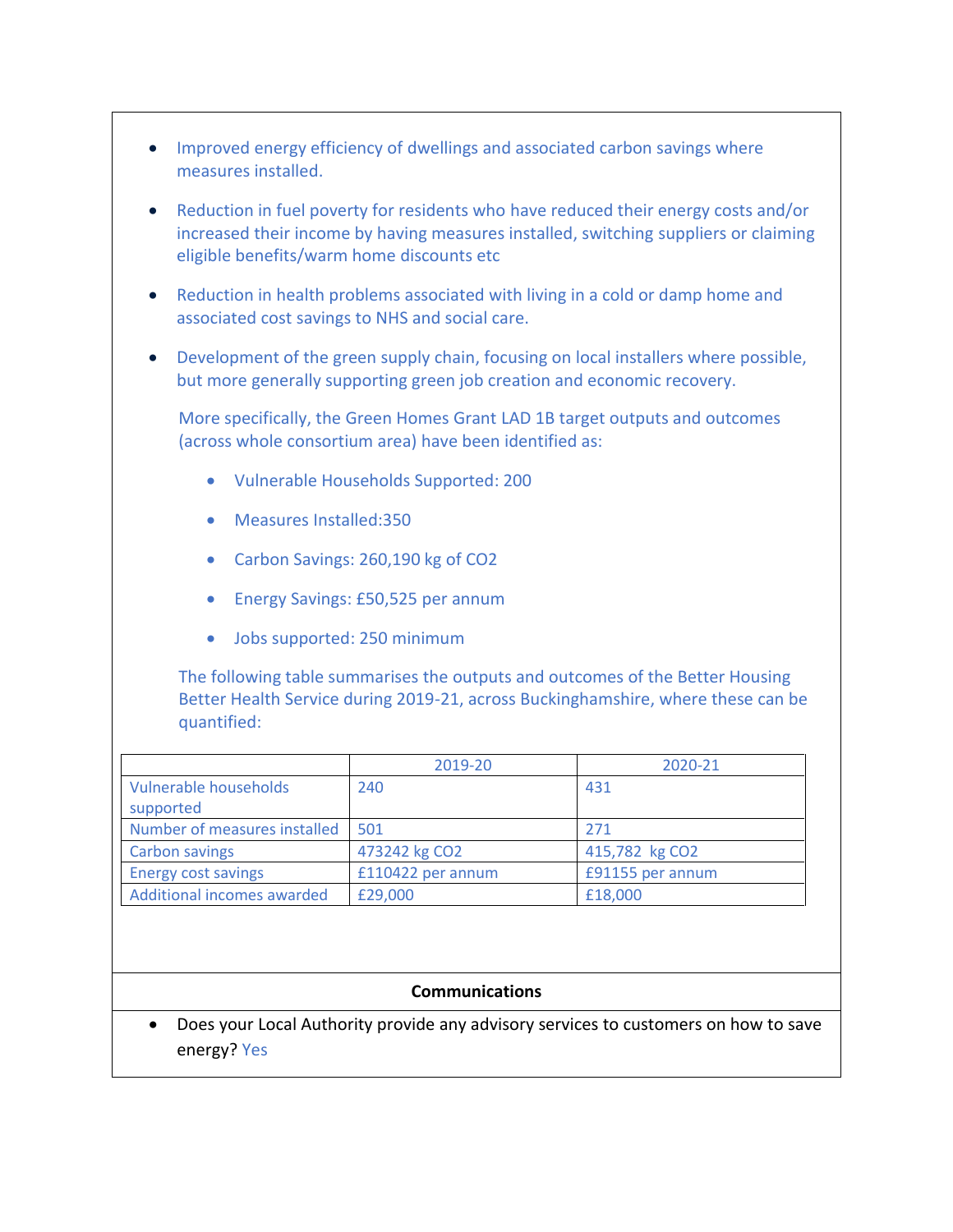The Better Housing Better Health service delivered by the National Energy Foundation provides a free telephone advice line for residents.

The Council's website signposts residents to the Better Housing Better Health service and other energy efficiency advice and information websites such as the Energy Saving Trust.

 How do you communicate or encourage energy saving amongst domestic consumers and/or local businesses?

The Council's website signposts residents to the Better Housing Better Health service and other energy efficiency advice and information websites.

Social media – Facebook and Twitter - is also used for specific campaigns and messages.

The Council has 16 'Community Boards' which act as an interface between the Council and local communities and are used to identify issues of concern to local communities as well as to disseminate information to residents.

Housing Standards/Environmental Health Officers promote the Better Housing Better Health service when carrying out inspections for disabled facilities grants or following complaints about housing conditions.

Energy efficiency advice is included in the Council's advice booklet for HMO landlords.

# **Local Green Supply Chain**

- Have you made any assessment, or undertaken any analysis of the existing capacity in your local energy efficiency retrofit supply chain to support the decarbonisation of buildings by 2050? No
- What actions are you taking, if any, to upskill and/or grow the local energy efficiency installer supply chain? This could include the facilitation of training, and local installer networking opportunities.

Our GHG LAD 1B project will support the local supply chain in a number of ways. This will include project administration and management jobs, installer jobs, EPC assessor jobs and provider jobs (including BRE, for example). We expect this project to comfortably support more than 250 jobs directly, although the number should be much higher. The project will be encouraging project providers to recruit up to 15% of new entrants to their workforce through the use of apprenticeships.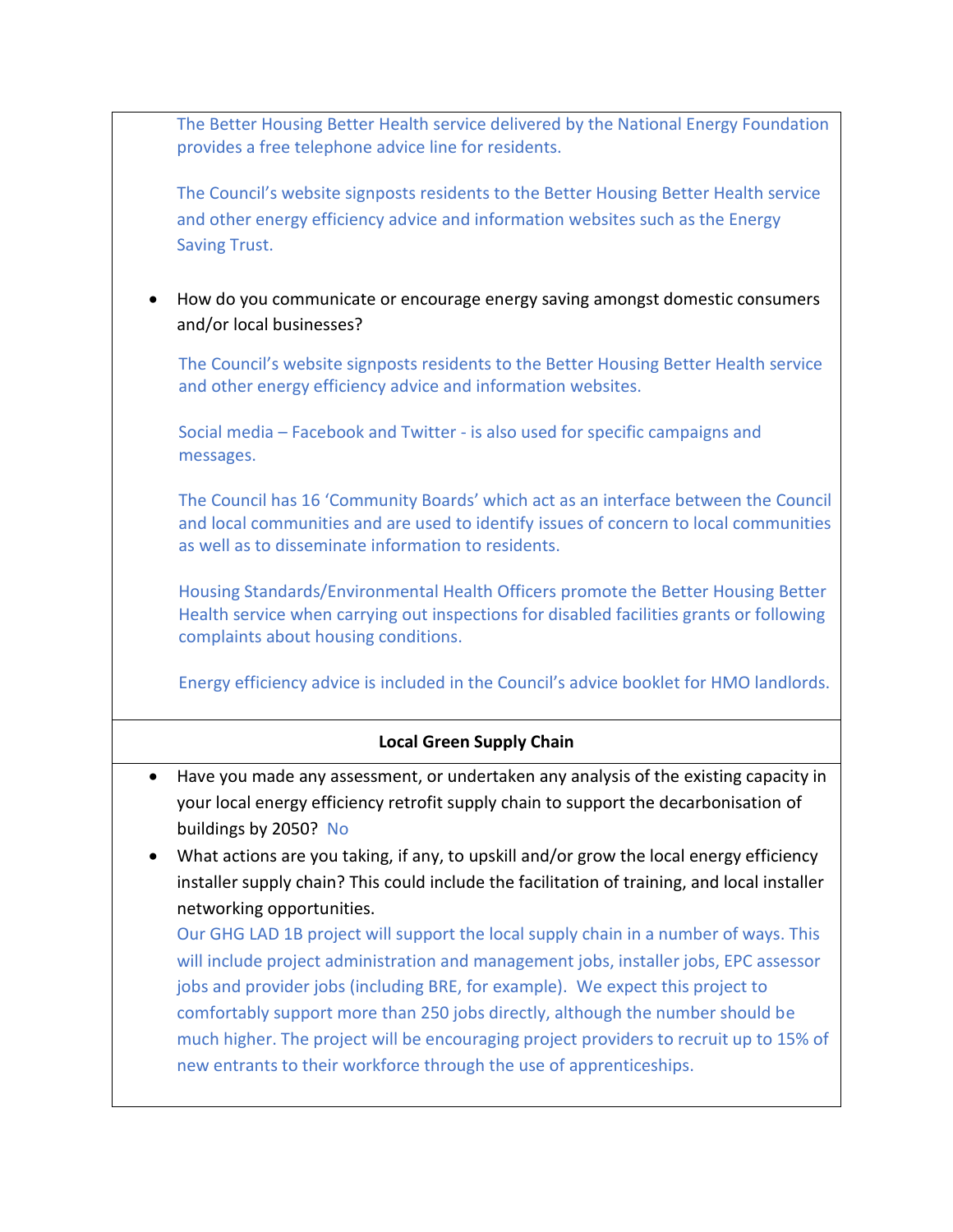What actions are you taking, if any, to promote energy efficiency and the installer supply chain to consumers, and encourage households to consider energy retrofit?

See response to Communications section above. Actions to promote energy efficiency are generally targeted at householders likely to be eligible for our grant/assistance schemes.

• If no action is taking place in either of these two areas, please let us know of any barriers you have encountered.

There is no specific 'Home Energy Efficiency' officer (or similar) role which would coordinate such campaigns targeted at the wider population/supply chain. As there is already a wealth of information about home energy efficiency from trusted sources such as the Energy Saving Trust and the National Energy Foundation, the Council's role to date has been to signpost residents to this advice.

• How effectively is your LA able to engage (Trustmark/PAS2035/PAS2030 certified) installers?

The Council does not have the capacity internally to engage and procure installers for energy efficiency projects, so, to date, has used external project managers/agents for all schemes where certified installers are required.

 Do you have any plans to develop policies or initiatives in this space over the next five years as part of supporting your local decarbonisation efforts?

Yes. The Housing Team and Energy Teams are proposing to jointly look at how we grow internal capacity or otherwise procure a project manager who can develop local green supply chains to support future energy efficiency projects.

## **Social Housing**

 What action, if any, has your LA taken to install energy efficiency or low carbon heat measures in social housing? Have these been installed to a satisfactory quality? What actions (if any) have your social housing partners taken?

The Council does not have its own social housing stock. We do not have data on measures installed by our social housing partners.

 Do you have easy access to the information/knowledge within your organisation that you would expect to need for social housing retrofit projects? (e.g. stock condition; property data; approach to procurement; alignment with existing internal maintenance/upgrade plans; tenant engagement and management plans; costings)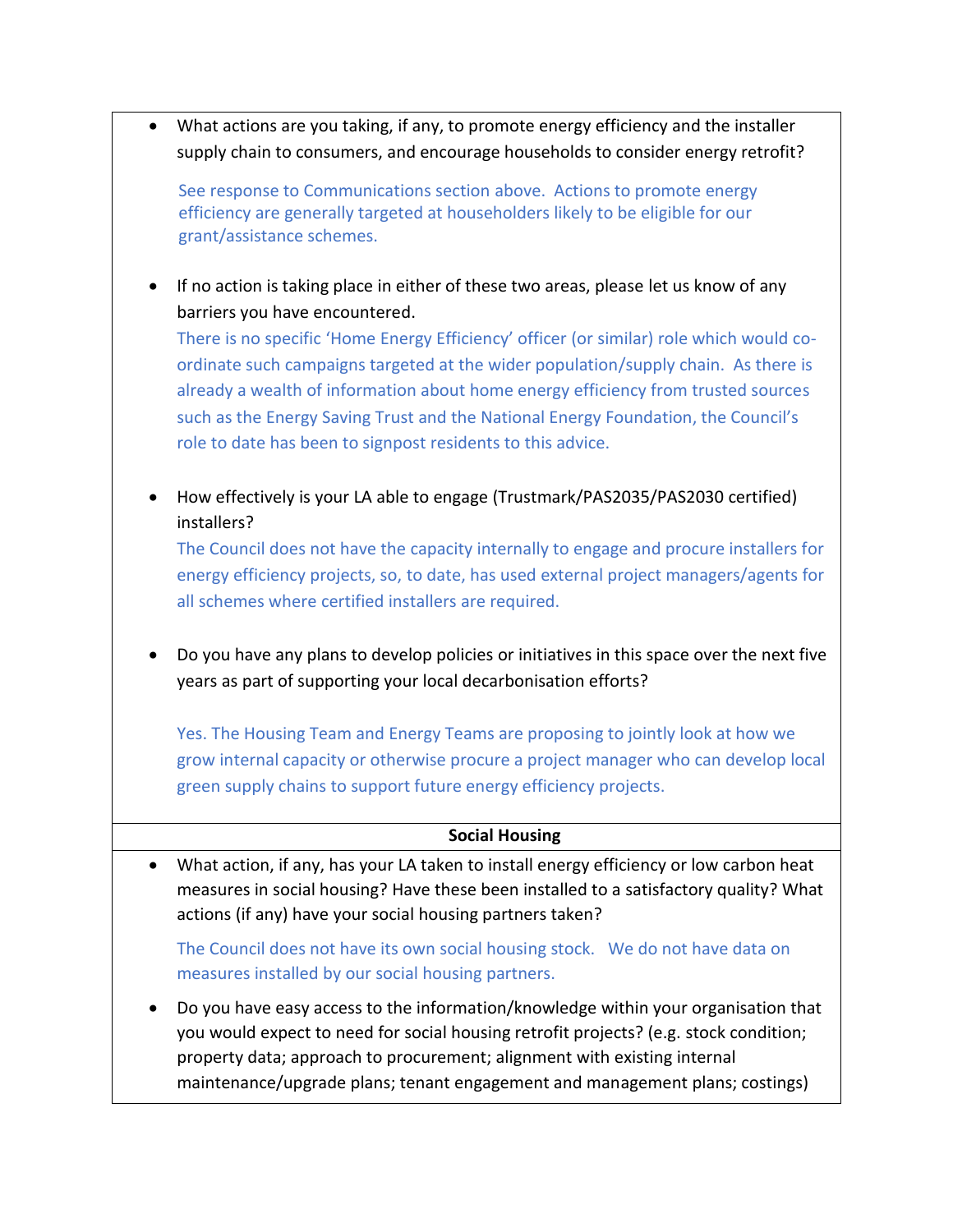The four main social housing providers across Bucks have recently shared EPC data and engaged in discussions about their approach to retrofit, but we do not have full access to stock condition or existing maintenance or upgrade plans.

• If no, would it be easy/difficult to obtain this information?

It is not easy to obtain this information as there are many housing providers operating throughout Buckinghamshire and each has varying levels of data, in various formats and limited resources available to work alongside the Council. The Council also has limited resources to work alongside social housing providers to obtain and analyse this information.

 Have you experienced any challenges to retrofit, including during any previous government schemes you have taken part in (e.g. supply chain, funding, tenant cooperation, mixed tenure, split incentive, policy clarity, etc)? Please provide some detail. Have social housing partners reported any challenges to retrofit?

Challenges reported by partners include financial (one RP reported significant funding issues following the need for fire safety improvements post Grenfell), stock type (solid wall/off gas), Covid (limiting inspections and access), data management/co-ordination across organisations.

 How does your LA currently/how will your LA in future plan to go about identifying suitable housing stock and measures for retrofit? How do social housing partners identify suitable stock? By the same measures or via a different method?

We do not know how social housing partners identify suitable stock/measures.

 What considerations would make you more or less likely to apply for government funding? If known, what is the opinion of your social housing partners?

Short timescales for project completion are less likely to make us (and social housing partners) to apply for funding, as annual budgets/investment programmes are agreed in advance and large scale retrofit projects take time to plan. Funding which includes project management costs is more likely to be attractive, given many organisations have limited capacity to take on new projects.

- To what extent are social housing tenants willing or unwilling to undergo retrofit, and what are the barriers and facilitators to their participation? If known, is this the same opinion across all social housing tenants or is it different with HA and ALMO tenants? Not known.
- Does the approach to retrofit change for leaseholders in mixed tenure blocks? What encourages them to co-operate? Not known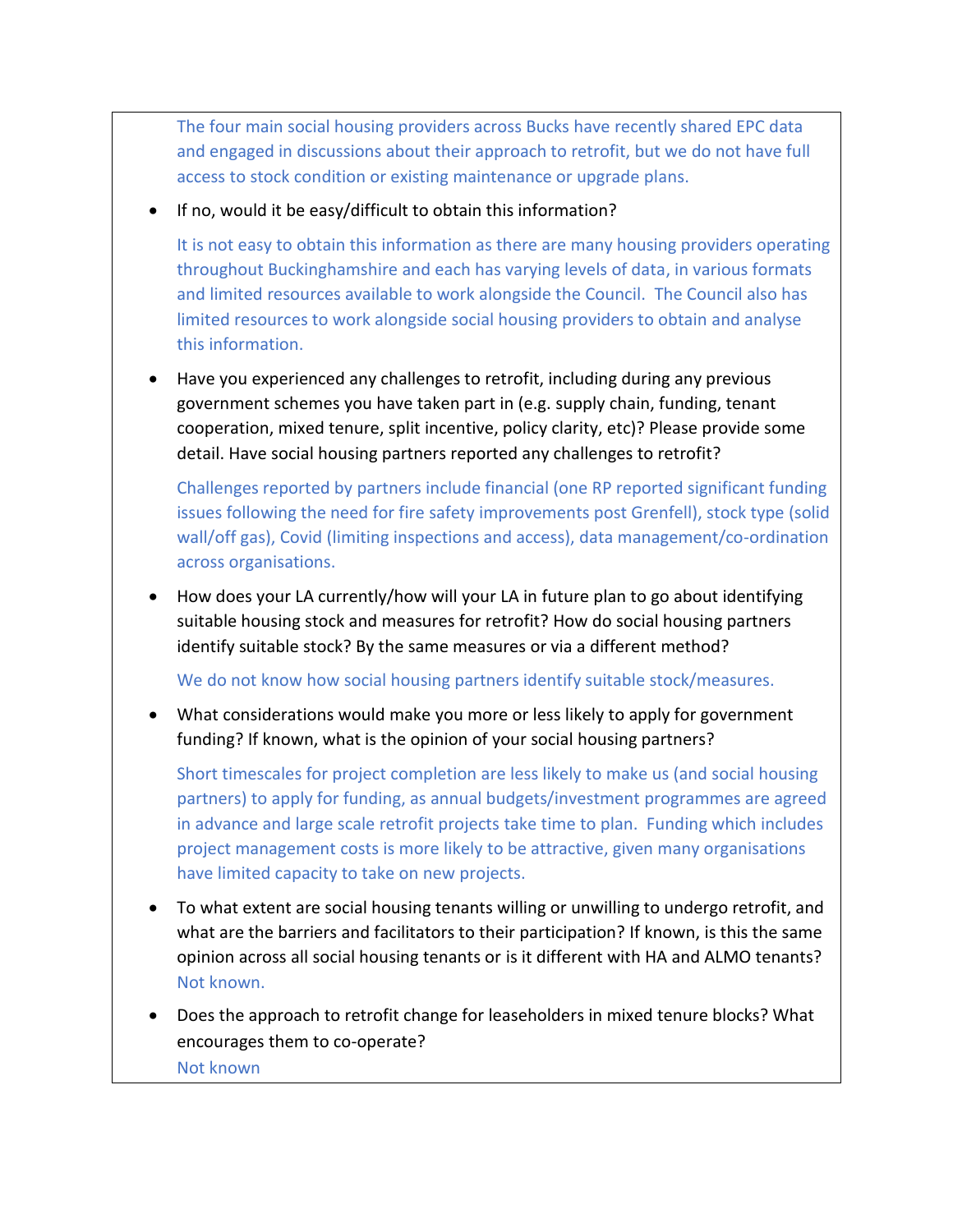# **Domestic Private Rented Sector (PRS) Minimum Energy Efficiency Standards**

- Is your authority aware of the PRS Minimum Efficiency Standards regulations requiring private rentals in England and Wales to meet a minimum energy performance rating of EPC Band E as of April 2020, unless a valid exemption applies? Yes
- Which team within your authority is responsible for, leading on enforcement of the PRS minimum standard?

This work currently falls across three former district teams, following the formation of the new Unitary Council in April 2020. A service review is underway to bring the area teams together and it is proposed that this work will fall within the Housing & Domestic Team in Environmental Health.

 What method or methods does your authority use to communicate with landlords and tenants about the standards and other related issues?

We participate in Landlord's Forums in the North and South of the county.

Information about the minimum energy efficiency standards is available on the Council's website.

We send written reports to landlords where we have undertaken an inspection under the Housing Health and Rating System and identified potential energy efficiency improvements.

We will take enforcement action where Category 1 'excess cold' hazards are identified.

 What barriers, if any, does your local authority face enforcing these regulations (e.g. identifying non-compliant properties/landlords, budgeting/resourcing, any legal issues)?

During the last financial year (2020-21) Environmental Health teams have been diverted towards Covid work but even prior to that the Council has had limited resources to enforce these regulations. The service is more reactive than proactive.

On the whole, where non-compliant properties are identified, we are more likely to take action under other statutory provisions such as the Housing Act 2004, as this offer better opportunities to achieve improvements to properties and greater penalties for non-compliance.

Even if additional staff resources were available, there are difficulties in identifying which F and G properties are privately rented. The restrictions on using the EPC open data for enforcement purposes is a barrier to enforcing these regulations.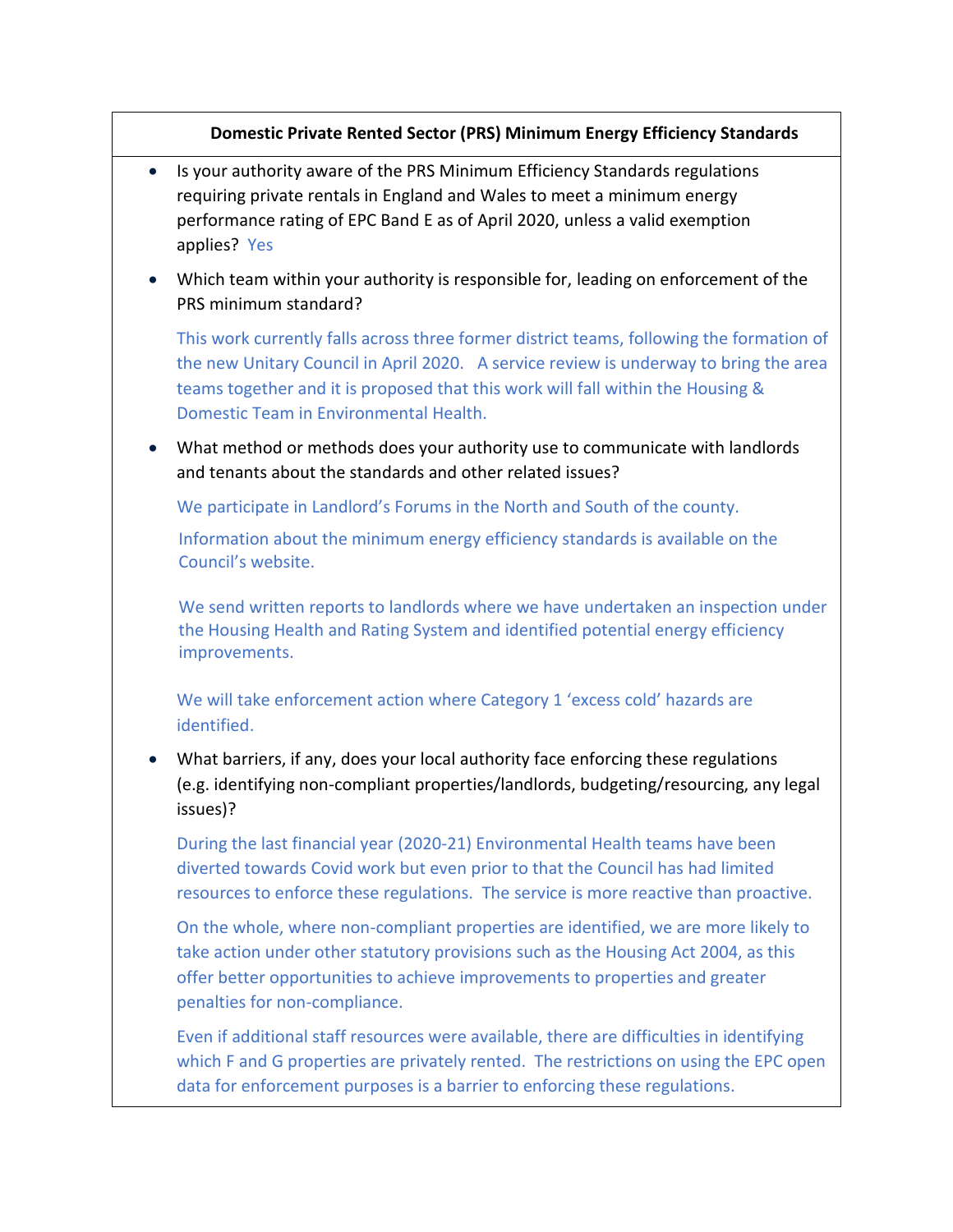Do you directly target landlords of EPC F and G rated properties to enforce these regulations? If yes, how? If no, please explain.

No, the service is reactive, as we are not easily able to identify where breaches occur. A wider landlord registration/licensing scheme would assist in this.

### **Financial Support for Energy Efficiency**

Where possible, please set out your answers to the following questions by tenure (owner occupied, privately rented, or social housing).

 What financial programmes, if any, do you have to promote domestic energy efficiency or energy saving? If applicable please outline the budget (and % of the budget that is used), where such funding is sourced and where it is targeted.

#### **Owner Occupiers**

The Better Housing Better Health grant of up to £2500 for domestic energy efficiency measures, is targeted at owner-occupiers with a relevant health condition. Over the last two years £203K has been available for this grant and is sourced from the Better Care Fund as an alternative 'social care' capital project. There is currently £68K available to continue this scheme in the coming year.

The Healthy Homes on Prescription grant of up to £5000 is targeted at households who are at risk of emergency hospital admission or are unable to be discharged form hospital due to their house conditions. As such, this scheme is used to provide heating and insulation measures where the resident is at risk from a cold home. Referrals are from health professionals. Funding is provided from the Better Care Fund.

#### **Owner-occupiers and Private Rented**

The Flexible Home Improvement Loan scheme is available for both home owners aged 60 or over and for landlords carrying out essential improvements. The maximum loan depends on the available equity and is funded via a loan pot initially set up with a government grant provided to a consortium of local authorities in 2008. A 'quota' of £150,000 per quarter is made available to the Council from this loan pot.

Green Homes Grant LAD Phase 1B will be available to eligible fuel poor owneroccupiers or private tenants until September 2021. See section on Green Homes Grant for more details.

The Council has published a Statement of Intent to enable eligible home owners and private tenants to access ECO funding.

**Owner-occupiers, private tenants and social housing tenants**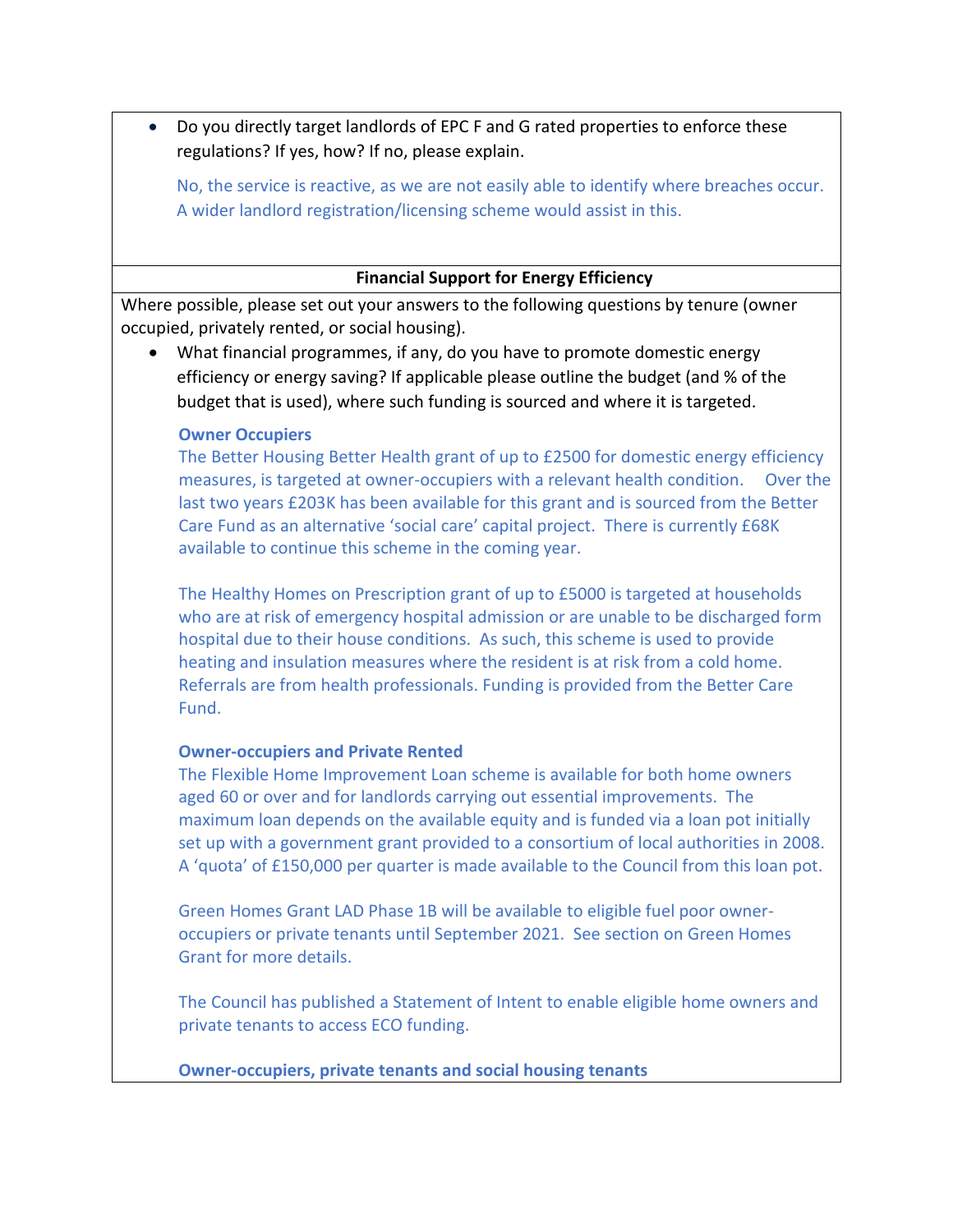All tenures are able to access advice and support from the National Energy Foundation's Better Housing, Better Health advice service. This can include installation of small measures (eg draft-proofing, radiator foil, low-energy lightbulbs) and assistance to reduce energy bills by supplier switching.

It is proposed that Green Homes Grant Phase 2 is targeted at social housing tenants.

 What future investment for energy efficiency or low carbon heat measures do you have planned, and when are these investments planned for?

It is proposed that the above schemes will continue into 2021-22 and beyond, if possible.

## **Fuel Poverty**

- Does your Local Authority have a Fuel Poverty Strategy? Yes
- What steps have you taken to identify residents/properties in fuel poverty? What blockers, if any, have there been in identifying households in fuel poverty?

The Affordable Warmth Strategy identifies geographic locations where residents are most likely to be in fuel poverty by looking at a combination of IMD data, BEIS fuel poverty statistics, solid walled properties and areas off the gas network. EPC data is also used to help to identify residents in fuel poverty.

The National Energy Foundation use the BEIS guidance to assess whether individuals are in fuel poverty for the purposes of eligibility for ECO Flex.

The BRE are currently undertaking a data gathering and mapping exercise for the Council to help us to better target the Green Homes Grant and other interventions towards residents in fuel poverty.

Historically, lack of up to date information and difficulty in accessing benefits data have been barriers to identifying fuel poor households.

 How does fuel poverty interlink with your local authority's overall Carbon Reduction Strategy?

The Climate Change and Air Quality Strategy identifies that the Council has a role to 'enable change' and to 'inform and influence' where the reduction in carbon emissions is not directly within the Council's control.

Please highlight any fuel poverty issues specific to your area.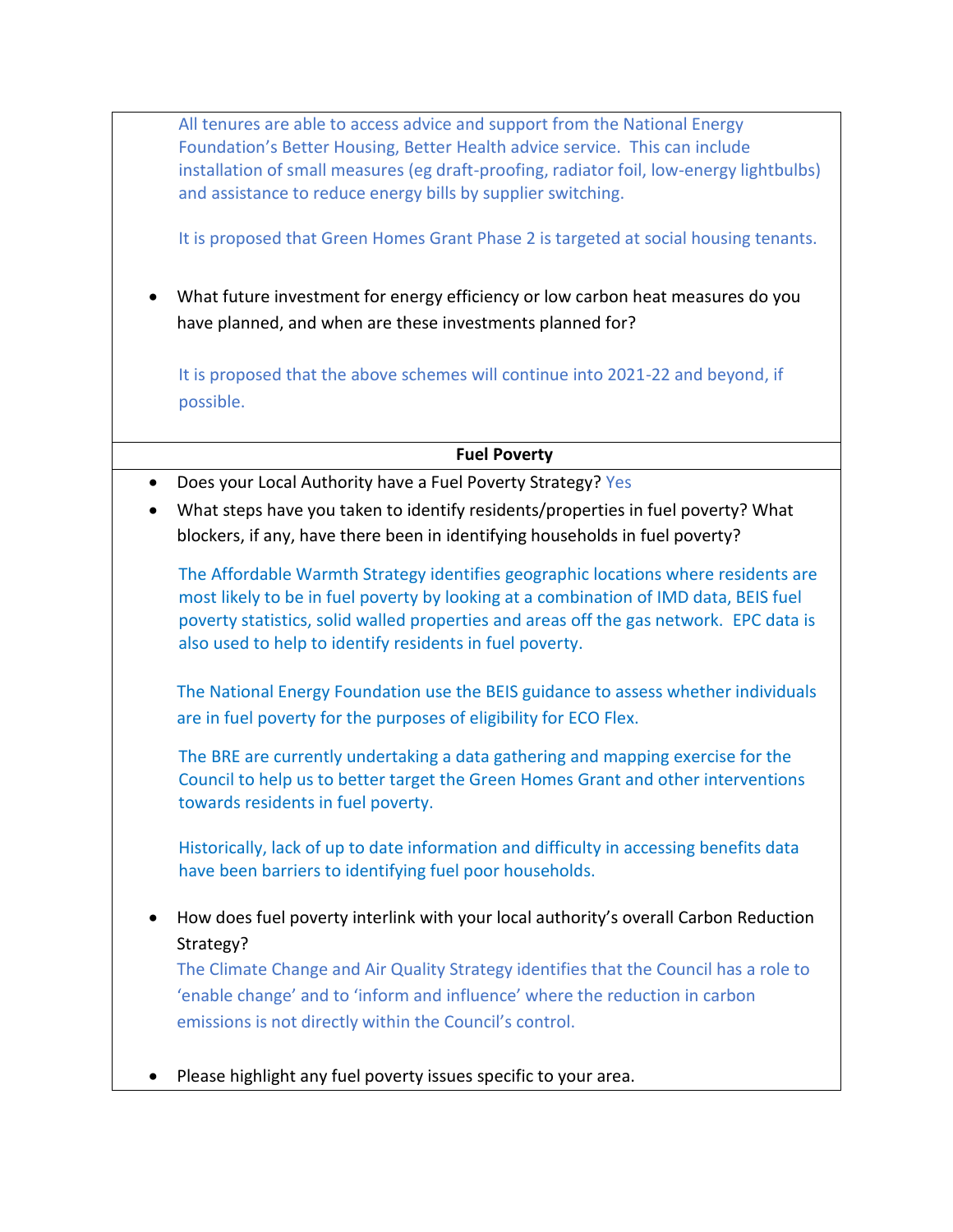Large parts of the county are rural and some are off the gas network. There is a higher than average older population. While, in general, the population is more wealthy than the national average, some older home owners are asset rich and cash poor, living alone on fixed incomes in large houses which are expensive to heat.

 What measures or initiatives have you taken to promote fuel cost reduction for those in fuel poverty? Include information on partnerships with local businesses or energy providers you have.

The Better Housing Better Health service assists residents with supplier switching to help minimise fuel costs. The service also ensures eligible residents are registered for Warm Home Discounts. This service is promoted via the Council's website, referral partners, social media campaigns and Environmental Health/Housing Standards officers, as outlined above in 'Communications'.

## **Green Homes Grant Local Authority Delivery**

- Has your Local Authority Participated in GHG: LAD? Yes
- $\circ$  If yes, please indicate which phase you participated in and briefly outline the project.

Buckinghamshire is in a consortium with Watford Borough Council who led on a Bid for Phase 1a, which was unsuccessful, but was successful in being awarded funding under Phase 1B.

The project is to provide a fully managed grant scheme largely targeted at park home owners and owners of solid walled properties. The scheme will assist applicants in identifying eligible measures, obtaining contractor quotations and signing off the works. The scheme will be managed by the National Energy Foundation on behalf of the Council.

 Would your Local Authority be in a position to manage the delivery of upgrades through a scheme such as LAD in 2022?

No. It is unlikely that we would be in a position to directly manage the delivery of upgrades but would consider participation where funding is available to cover the costs of a project manager.

 If no, please indicate what barriers would prevent you from delivering upgrades in your area.

Lack of staff resource to manage projects Lack of existing relationships with installers Demand for upgrades is unknown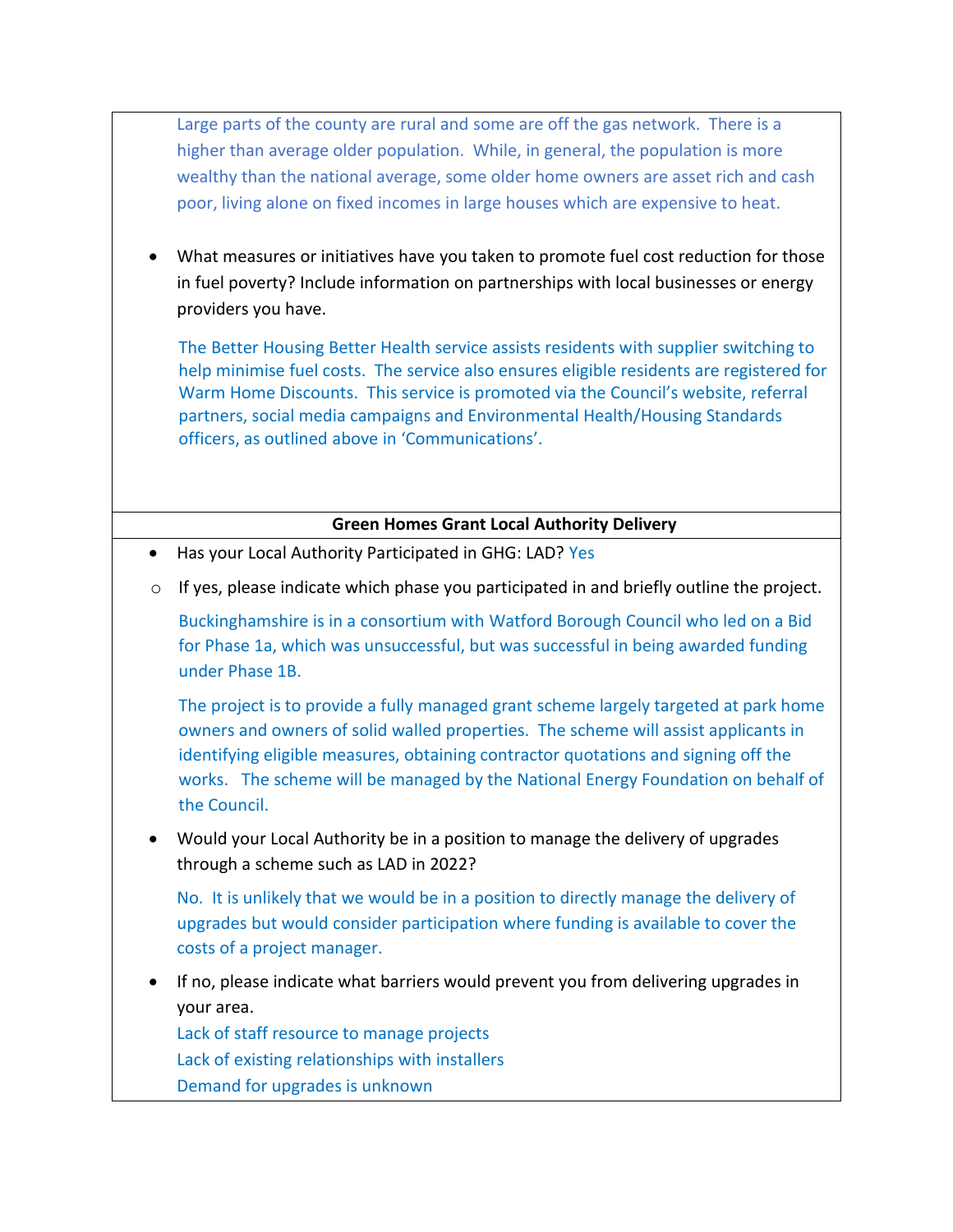# **The Energy Company Obligation (ECO)**

 Has your local authority published a Statement of Intent (SoI) for ECO flexibility eligibility? (Y/N) Yes

Please answer the following questions to help us to understand LA Flex delivery in more detail:

How many declarations were issued for low income vulnerable households?

333

- How many declarations were issued for Fuel Poor households? 0
- How many declarations were issued for in-fill? 0
- What is the highest income cap published in your SoI?

£45,750 for a household of 2 adults with four or more children.

- If you have used an income over £30k gross, what reason have you given? Buckinghamshire is an area of high housing and living costs. The average property value is £400K, an average rent for a three bed house is £1500per month. After taking these costs into account larger families are left with relatively low incomes, leaving them at risk of fuel poverty.
- Do you charge for declarations to be signed? If so, please state how much?

We do not charge, but we require installers to be registered with the National Energy Foundation's supplier network, who charge a sign-up fee for installers to be part of their network and agree to abide by a framework of standards.

## **Smart Metering**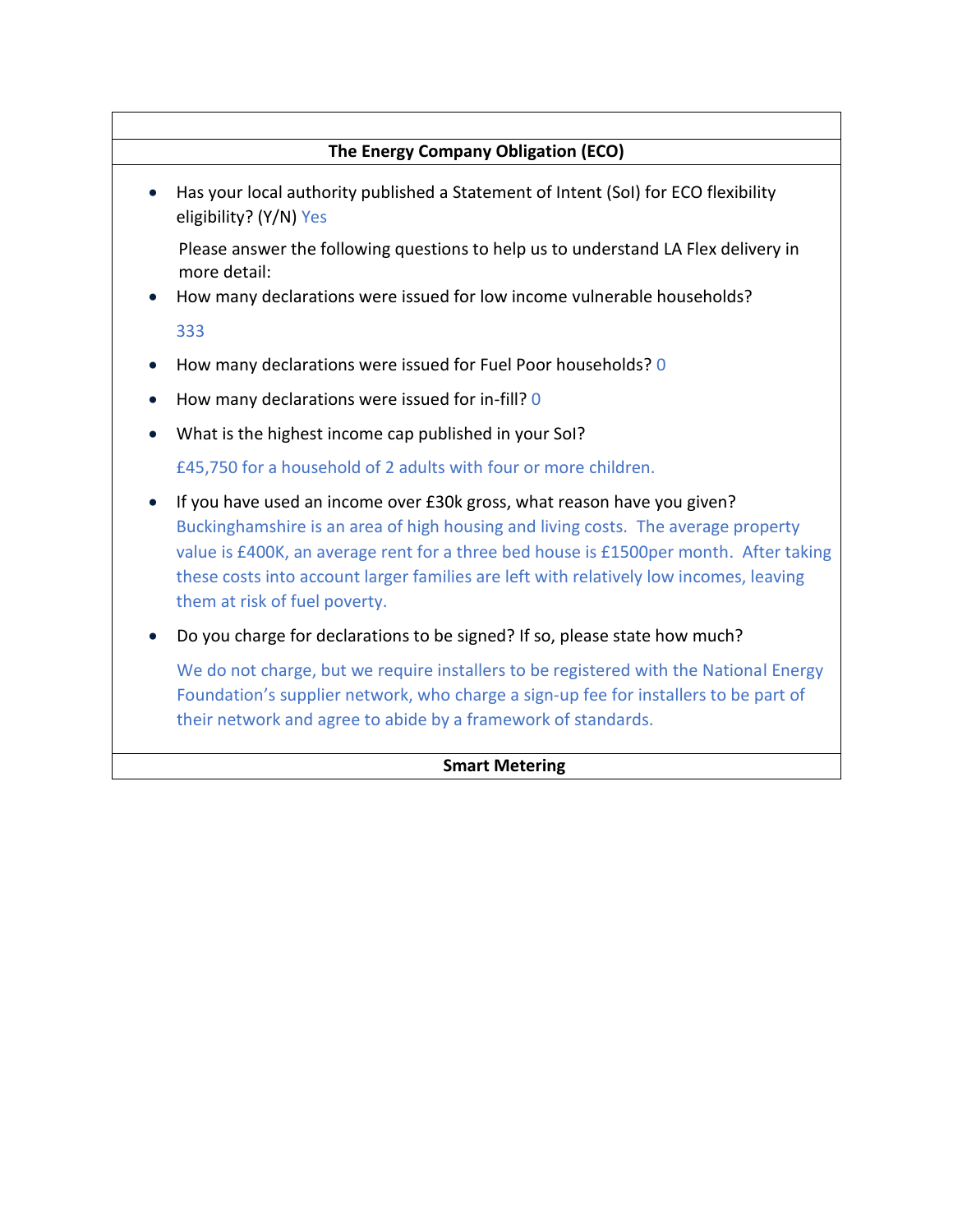Please provide a brief statement outlining your current or planned approach to promote smart meter take up and supporting residents to achieve benefits.

The Council does not have resources to directly promote and support take up of smart meters.

The National Energy Foundation asks householders whether they have a smart meter installed as part of their 'warm and well assessment' which is undertaken at the start of each *Better Housing, Better Health* enquiry. This is intended to spark further questions and provide an opportunity to alleviate any common concerns.

• Please provide further information on activities relating to smart metering, including but not limited to:

**a.** Integrating approaches to delivering energy efficiency improvements in residential accommodation

**b.** Arranging for smart meters to be installed by energy suppliers in vacant social housing premises

- **c.** Using social landlords to promote smart meter uptake
- **d.** Including smart meters in landlord licencing schemes
- **e.** Supporting residents who have had appliances condemned for safety reasons
- **f.** Other supporting activities

The Council is proposing to consider the opportunities and benefits of promoting smart meters with the National Energy Foundation, as part of the on-going monitoring of the delivery of the Better Housing, Better Health scheme.

This subject will also be raised with the Registered Providers, as we continue to develop working relationships with them in relation to improving the energy efficiency of the social housing stock.

The financial assistance schemes outlined under 'Financial Support for Energy Efficiency' are available to residents who cannot afford to replace a condemned heating boiler or appliance.

# **Future Schemes and Wider Incentives**

 Please outline any further schemes or wider initiatives not covered above that your local authority has carried out or is planning to undertake to improve energy efficiency in residential accommodation.